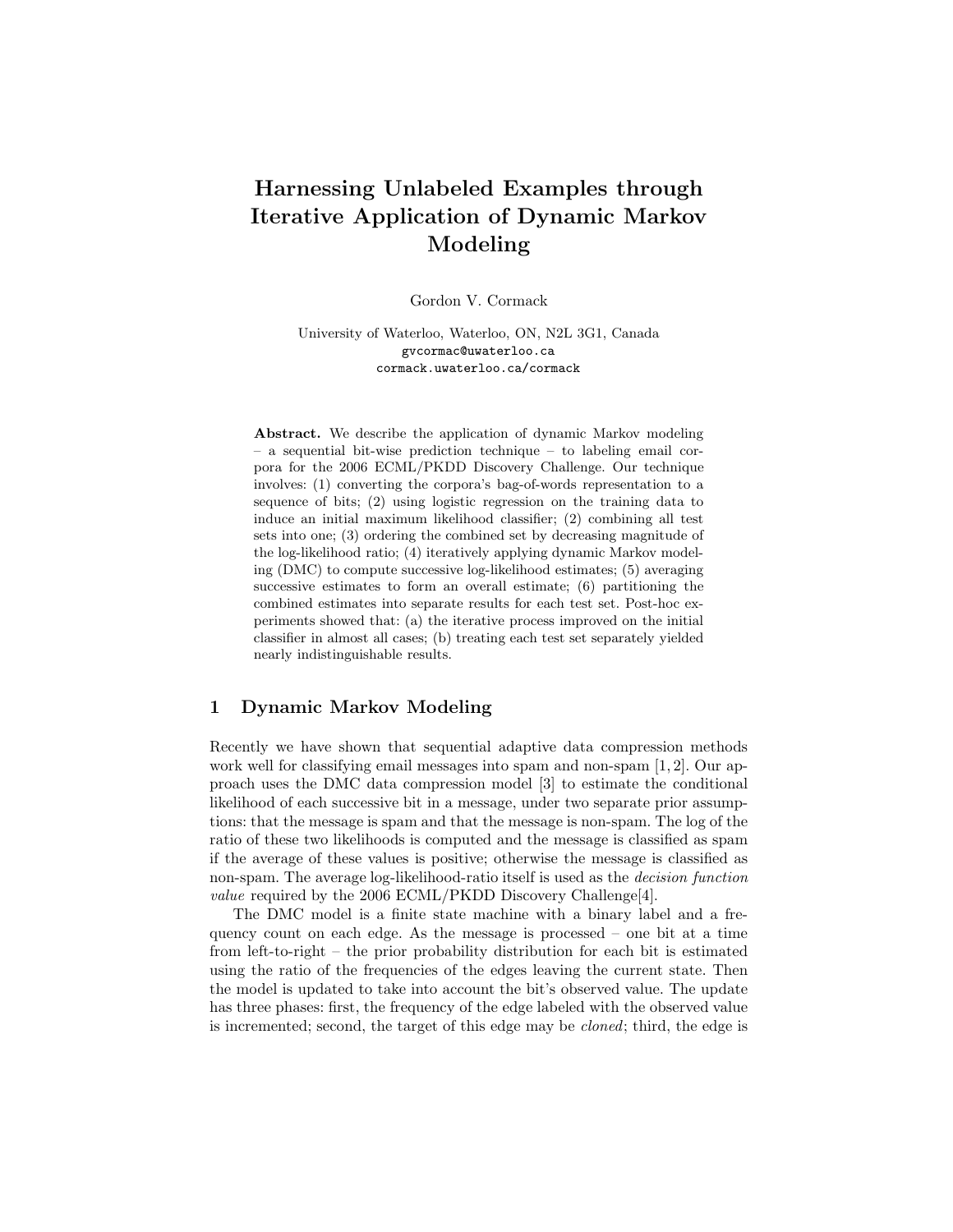

2

Fig. 1. DMC Cloning

followed to yield a new current state. Consider figure 1. The current state is A and the next bit has the value 1. The prior probability for this value is estimated to be  $\frac{2}{3}$ . Because B has been visited previously by this edge and also by some other edge,<sup>1</sup> it is cloned, resulting a new state  $B'$  to which the current edge is redirected. The outgoing edge frequencies of B and B' are divided in proportion to the number of times each has been visited (3:1 in this example). Finally the edge is followed resulting in a new current state of B'.

The precise criteria for cloning are as follows. Let  $f_1$  be the frequency count (prior to incrementing) of the edge used to reach B. Let  $f_2$  be the sum of the frequency counts of the edges leaving B. Cloning takes place if  $f_1 > t_1$  and  $f_2 - f_1 > t_2$  for two arbitrary threshold parameters  $t_1$  and  $t_2$ .  $f_1$  is the number of times that B has been visited within the current context;  $f_2$  is the number of times it has been visited from other contexts. We used  $t_1 = t_2 = 2$ , default values which were known to work well in other applications.

To classify messages, we construct two DMC models – one for spam and one for non-spam. For each message in turn, we twice apply the adaptive process detailed above – once using the spam model and once using the non-spam model – to compute the likelihood of the message for each class. After each message is classified, updates to the model corresponding to the incorrect class (as determined by the label) are discarded, whereas updates to the model corresponding to the correct class are preserved.

The DMC model continuously grows, using more context for predicting common bit sequences. It is thus sensitive to bit, character, and word frequencies, as well as intra- and inter-word patterns as well as punctuation and formatting. Also, since the model is dynamic, it is sensitive to inter-message patterns and the order in which training examples are presented to it. These sensitivities appear to be advantageous in classifying real sequences of email messages.

It is not obvious that the DMC model should be applicable to the vector-space representation of messages in the ECML/PKDD Challenge. This representation discards lexical and formatting information, the order of words, and the order of messages in the test and training sets. Only the frequency of word occurrences is explicitly preserved. We used this information to create a sequential rendering of

<sup>1</sup> We know the total number of visits to B by summing the frequencies of its two outgoing edges.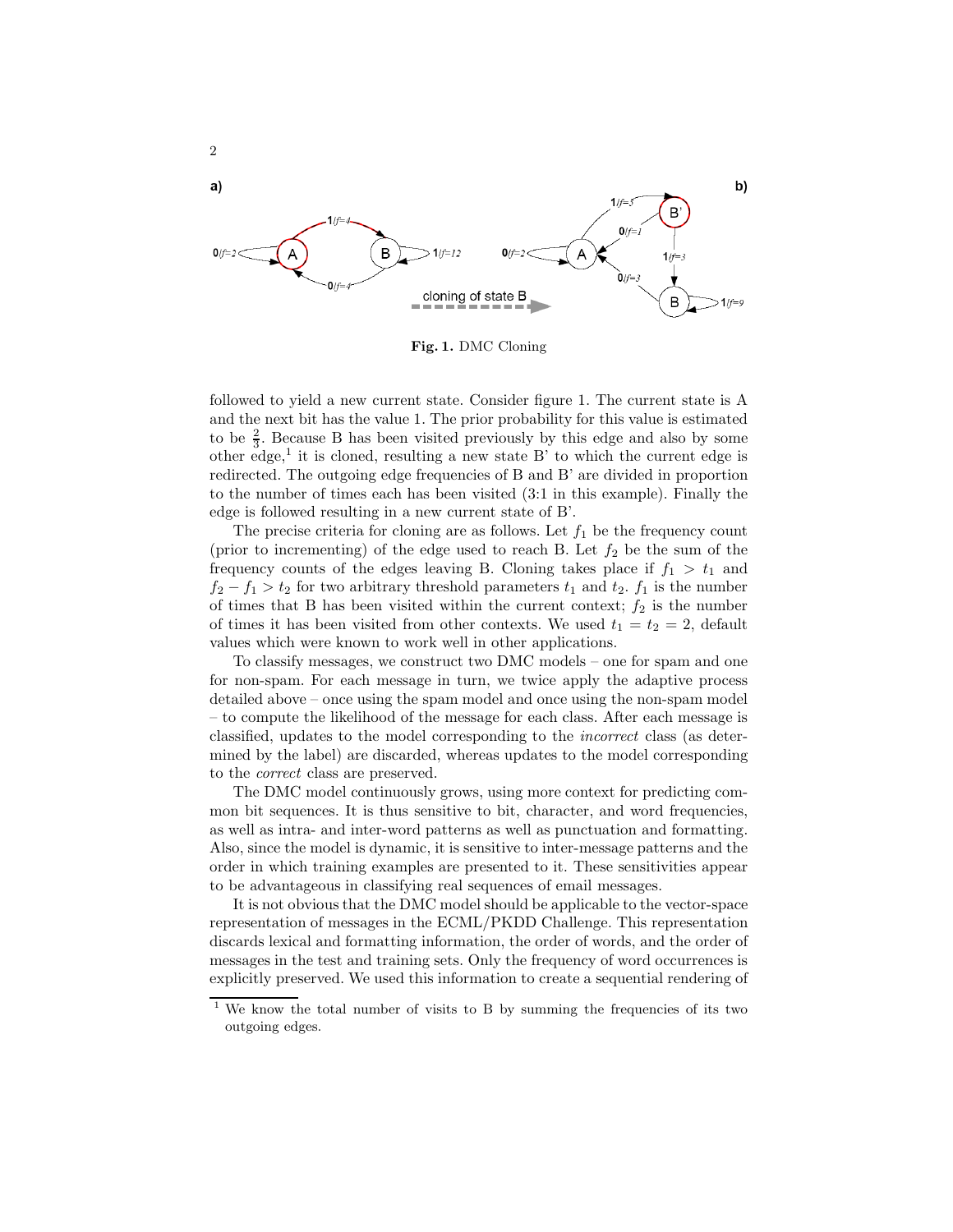each message in the following manner: we represented each feature in the vector space as a  $16$ -bit<sup>2</sup> integer. A feature occurring k times in a message was rendered as k adjacent occurrences of the corresponding 16-bit integer. The renderings for all features were concatenated to render the message. This representation aptly captures word frequencies, but not intra- or inter-word patterns<sup>3</sup>.

Experiments with the tuning data showed that the DMC model classified the training data very well, and classified the test data fairly well, but with high sensitivity to factors such as the order of the training data. Based on these experiments, we chose a hybrid approach, using logistic regression to build an initial classifier from the labeled training data, followed by several iterations of DMC to harness the unlabeled test data.

## 2 Iterative Classification

We applied Goodman's adaptive logistic regression implementation [5] to the training and test messages to yield initial log-likelihood-ratio estimates for each of the test messages. Based on these estimates we computed tentative labels for the test messages: those with a positive log-likelihood ratio were labeled as spam; the rest as non-spam.

A sequence of labeled messages was created by concatenating

- the training messages and labels, in the order given
- the test messages, labeled as described above, in decreasing order by the magnitude of the log-likelihood-ratio estimate (i.e. by diminishing confidence in the label).

Our DMC classifier was applied on-line to this sequence, classifying each message before training on its label, to yield a new sequence of log-likelihood-ratio estimates. A new sequence of labeled messages was created from these estimates as described above, and the process repeated five times.

Finally, the six log-likelihood-ratio estimates for each message (initial plus five iterations of DMC) were averaged to yield the final classifier output.

In summary, we use the output from one stage of classification to synthetically label training examples for the next. Since the training examples are ordered by confidence, we have reason to believe that early examples are likely to be correctly labeled, so that the adaptive DMC model will grow to include patterns from correctly classified messages that may not be present in the initial training

There are fewer than  $2^{16}$  distinct features in the ECML/PKDD Challenge data, but they are numbered discontiguously resulting in values greater than  $2^{16}$ . We renumbered the features – preserving the original order but eliminating unused values – to achieve a 16-bit representation.

 $^3$  We note that the feature numbers were assigned by ECML in order of first occurrence. We expect if two common features frequently occur adjacent, there is a good chance that their first occurrences are adjacent. Therefore, some small reflection of the inter-word patterns may be preserved in our rendering.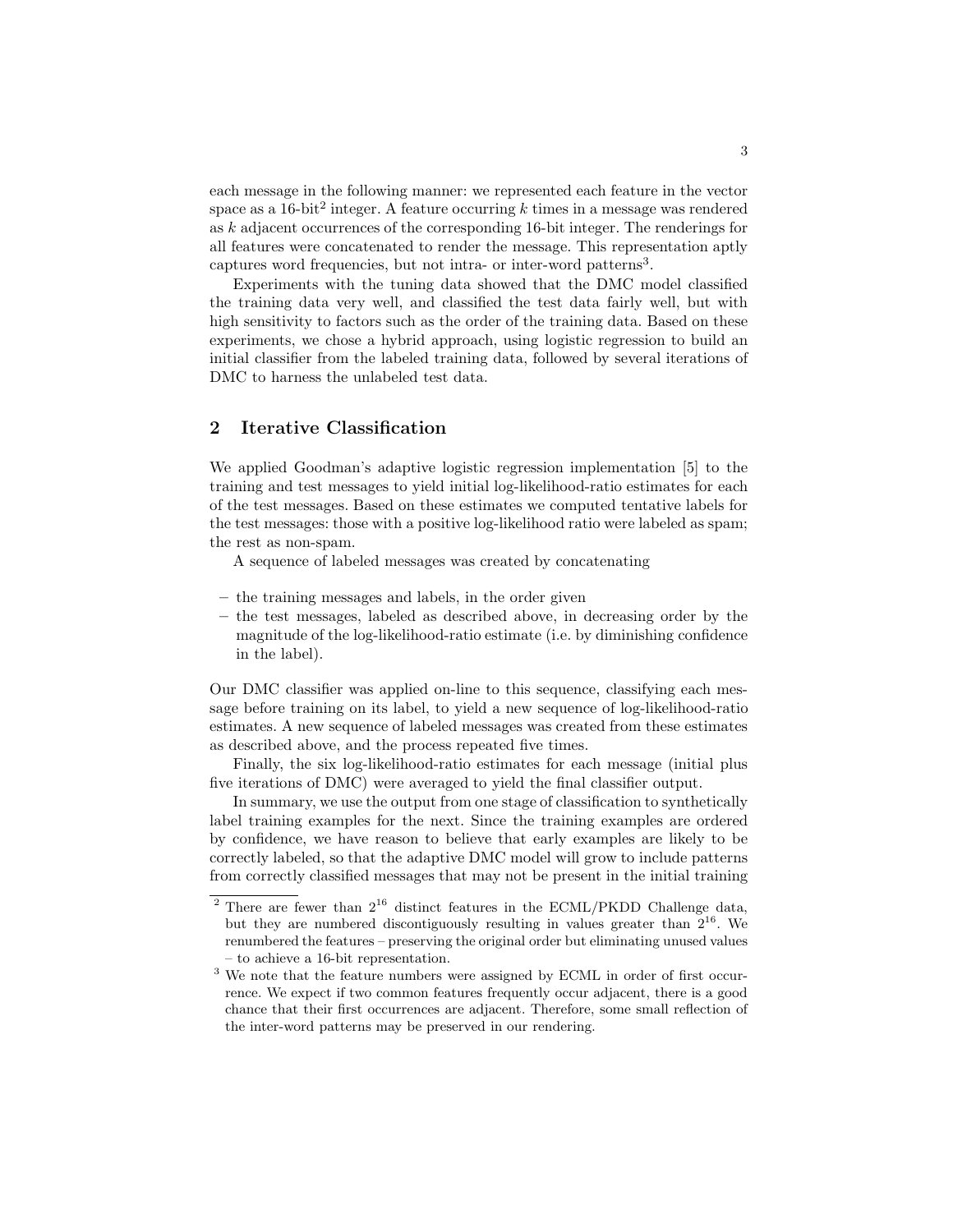data. Similarly, by combining together the separate tests, we have reason to believe that the model may grow to incorporate other features representative of spam or non-spam. Finally, prior experience gives us reason to believe that combining classifiers – even combining weak and strong classifiers – by summing log-odds-ratios would provide accurate and reliable results [6].

## 3 Results

| rest per          |      | unitial LR/Combined manboxes separate manboxes |      |
|-------------------|------|------------------------------------------------|------|
| $task_a_000$      | 15.1 | 19.6                                           | 19.7 |
| task a u01        | 12.4 | 11.7                                           | 11.2 |
| $task_a.u02$      | 7.1  | 2.6                                            | 1.3  |
| all task a        | 12.0 | 11.4                                           | 10.9 |
| $task_b u00$      | 23.5 | 1.7                                            | 3.3  |
| $task_b$ u01      | 21.3 | 2.5                                            | 2.9  |
| $task_b_002$      | 7.1  | 3.2                                            | 2.1  |
| $task_b_0.03$     | 3.8  | $1.2\,$                                        | 1.0  |
| $task_b_004$      | 11.3 | $3.2\,$                                        | 2.9  |
| $task_b_005$      | 12.0 | 10.1                                           | 11.9 |
| task b u06        | 20.2 | 11.7                                           | 4.3  |
| $task_b_u07$      | 9.5  | 3.6                                            | 4.3  |
| $task_b$ u08      | 12.4 | 2.4                                            | 1.5  |
| $task_b$ u09      | 16.6 | 4.0                                            | 4.7  |
| $task_b$ u10      | 11.5 | 6.2                                            | 7.1  |
| $task_b_111$      | 9.5  | 5.3                                            | 5.1  |
| $task_b_u12$      | 17.4 | 11.1                                           | 12.8 |
| $task_b_u13$      | 12.7 | 7.4                                            | 8.0  |
| $task_b_114$      | 18.9 | 6.7                                            | 7.3  |
| all task <b>b</b> | 13.7 | $5.2\,$                                        | 5.1  |
|                   |      |                                                |      |

Test Set Initial LR Combined mailboxes Separate mailboxes

Table 1. Per-mailbox error rates [1-AUC (%)]

|                                                                        |  |                                                       |  |  |  |  |  | Test Set Initial LR DMC1 DMC2 DMC3 DMC4 DMC5 Final average |
|------------------------------------------------------------------------|--|-------------------------------------------------------|--|--|--|--|--|------------------------------------------------------------|
|                                                                        |  | all task_a   12.0 17.9 13.6 11.0 9.7 9.2              |  |  |  |  |  | -10.9                                                      |
|                                                                        |  | all task_b   13.7    10.0    6.1    5.8    5.5    5.6 |  |  |  |  |  | 5.1                                                        |
| <b>Table 2.</b> Iterative results – separate mailboxes [1-AUC $(\%)$ ] |  |                                                       |  |  |  |  |  |                                                            |

Table 1 shows the area above the ROC curve (as a percentage) achieved by the initial and final classifier for each mailbox (test set) and for all mailboxes combined in Task A and Task B. The first column is the score achieved by the LR classifier using only the labeled training data. The second column is the end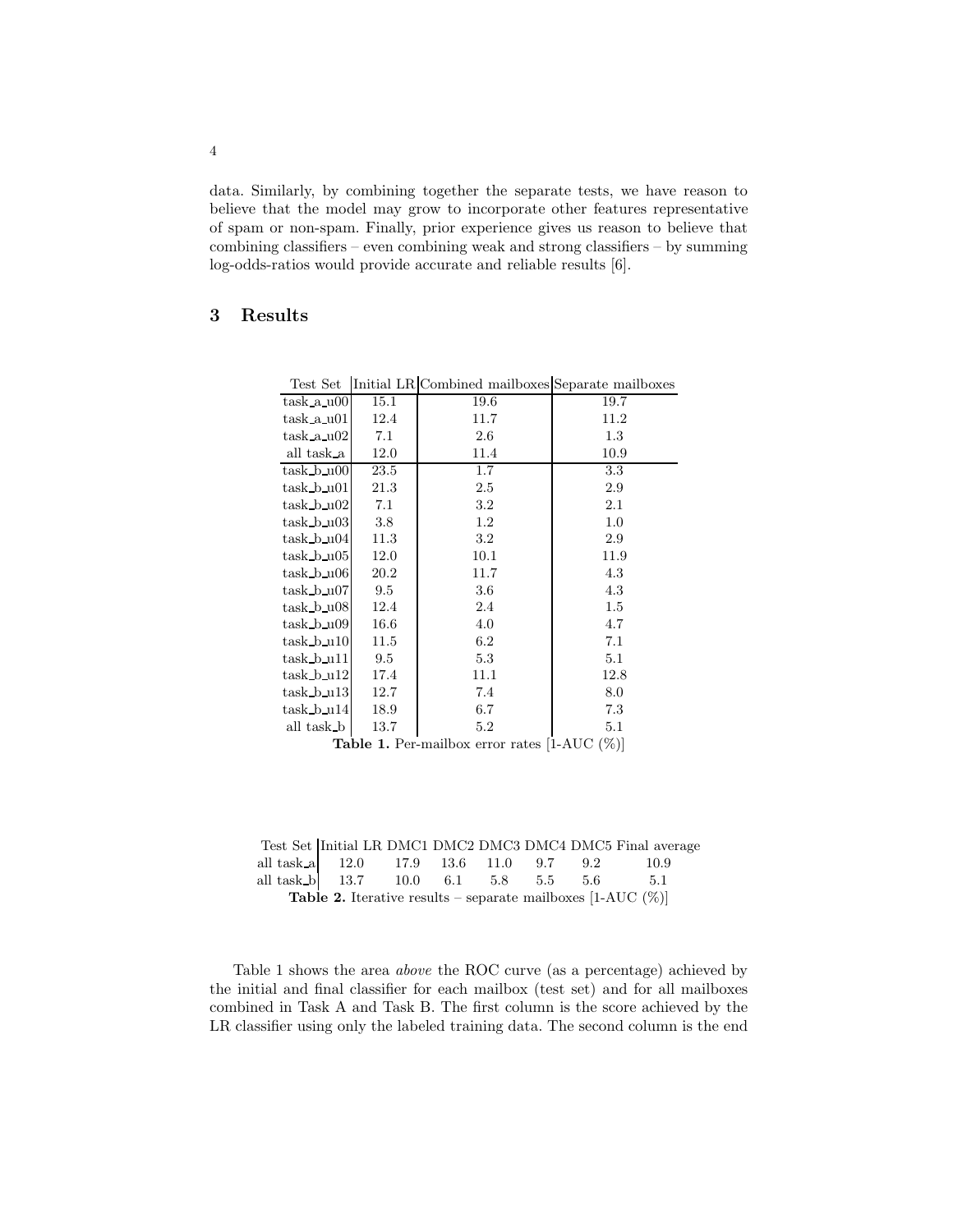|  |                                                                             |  |  | Test Set Initial SVM DMC1 DMC2 DMC3 DMC4 DMC5 Final average |
|--|-----------------------------------------------------------------------------|--|--|-------------------------------------------------------------|
|  | all task_a   14.2    11.4    8.5    7.1    6.5    6.2                       |  |  | - 70                                                        |
|  | all task_b   49.3 42.4 37.5 38.0 38.2 38.3 24.8                             |  |  |                                                             |
|  | <b>Table 3.</b> SVM initial classifier – separate mailboxes [1-AUC $(\%)$ ] |  |  |                                                             |

result of the iterative process applied to the combined mailboxes. This column corresponds to our official results. The third column shows the result of iterating on each mailbox separately.

We see that in all but one mailbox the iterative process reduced the error rate, in most cases substantially. Unfortunately, the one case was the first mailbox of Task A, with the net result being that the iterative process made an insubstantial improvement overall for this task. For Task B, the iterative process worked remarkably well. For all mailboxes the result was improved; for most, substantially so. The overall effect was that the result on Task B was significantly better than any other.

Table 2 illustrates the convergence of the iterative process. In general, classifier error diminishes with the number of iterations but appears to be near asymptote after the fifth iteration. The final combined score is in general a small further improvement.

We investigated several alternatives in an effort to determine why our method worked well for Task B and not for Task A. We first repeated the iterative process separately for each of the eighteen mailboxes in both tasks. The results – seen in column  $3$  of table  $1$  – are nearly indistinguishable from and certainly not significantly different from those derived from combined mailboxes. We know from data compression experiments that DMC is particularly good at modeling heterogeneous data, because it simply "grows" distinct states to handle each category. Therefore we should perhaps not have been as surprised as we were to observe that combining mailboxes has no substantive effect.

We investigated the use of a different initial classifier, namely  $SVM<sup>light</sup>$  with binary features and default parameters. As shown in figure 3 the results were mixed. For Task A, the initial SVM classification was inferior to that yielded by logistic regression, but our iterative process was much better able to improve on it, yielding a dramatic overall improvement. For Task B, the initial SVM classification was very poor, presumably due to over-fitting. The iterative technique was able to improve on it considerably, but the overall result is still not good.

We further investigated the effect of the size of the training and test sets on the result. Using a small sample of the Task A training data had an insubstantial effect – the results were very slightly worse. Similarly, results on a sample of the Task A mailbox were insubstantially different from those on the whole.

#### 4 Conclusion

Our technique for iterative labeling using Dynamic Markov Modeling makes effective use of unlabeled training data to improve on an initial discriminative